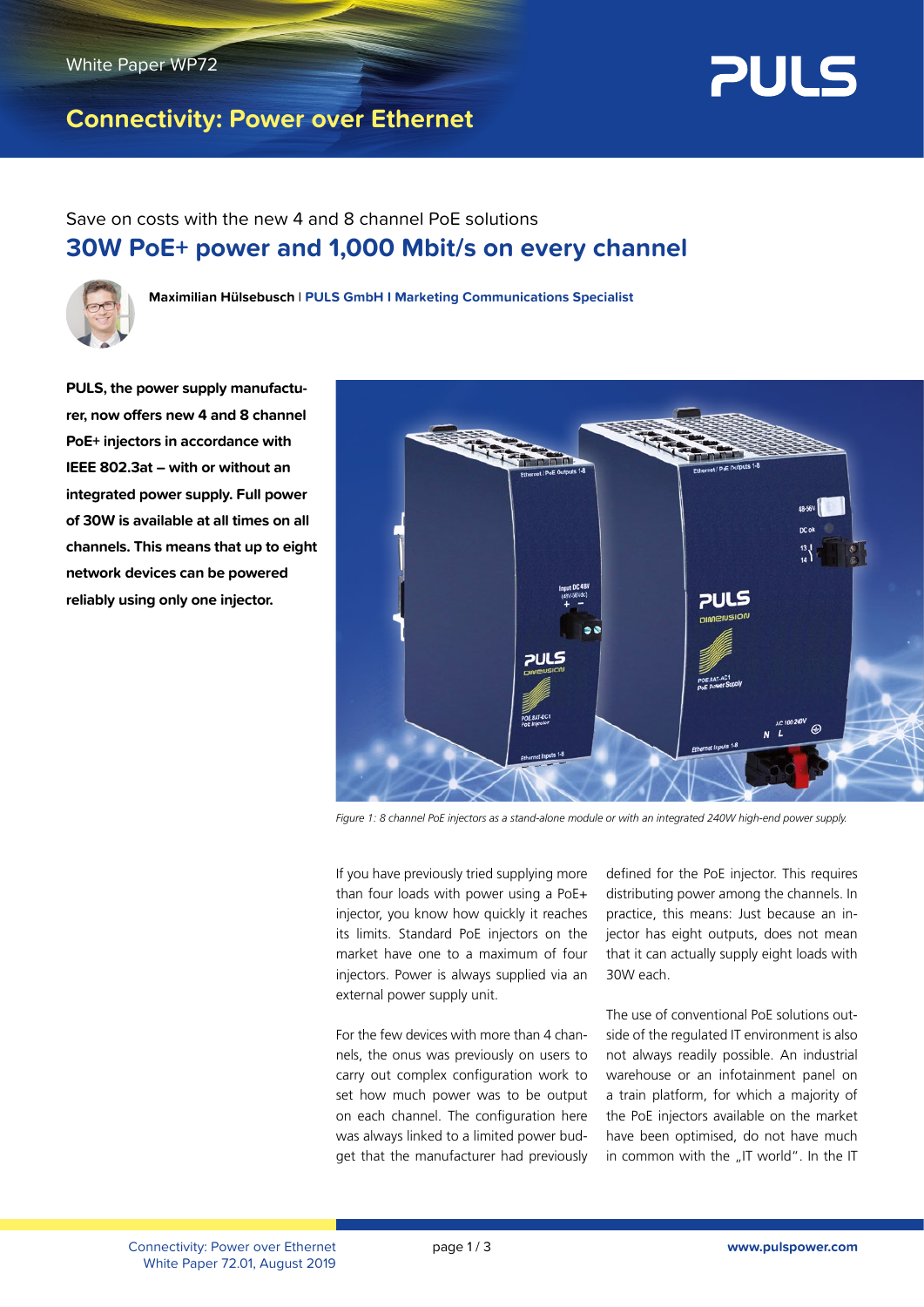

environment – such as in server rooms and offices – stable environmental conditions and consistent network quality prevail. When in use in industry or outdoor applications, the devices must be able to cope with the changeable quality of the power supply, severe fluctuations in temperature and vibrations or shocks.

This means that many PoE injectors also do not meet the actual requirements of the user in terms of reliability, durability and efficiency.

#### **Industrial PoE+ injectors as a solution**

PULS has analysed customer requirements and developed a new range of products with innovative Power-over-Ethernet solutions. The goal was to combine PoE technology with the usual efficiency, reliability and durability of PULS DIN rail power supply. The result is user-orientated PoE injectors with or without an integrated industrial power supply. The 4 or 8 channel devices offer a guaranteed 30W per channel (IEEE Standard 802.3at) and a fast data transfer of 1,000 Mbit/s. This means that up to eight PoE/PoE+ loads can be powered reliably using only one injector.

The injectors are just as suitable for industrial Ethernet solutions as they are for typical PoE applications in facility control (wireless access points/access systems), security technology (video cameras), display boards, touchscreens, point of sale systems, healthcare devices and much more.

#### **PoE injector with integrated high-end power supply**

One innovation is the all-in-one device – with an integrated 240W power supply. It can be connected directly to the AC mains, permitting a simplified system structure where previously at least two devices needed to be combined to achieve the same thing (see figure 2). This saves costs and space on the DIN rails, particularly as the PoE injector with an integrated power supply is only 77 mm wide. Costs are reduced even more on account of the short installation times. There are also advantages to be found in purchasing and storage. Only one device type needs to be stored and one part number managed.

The underlying power supply CP10.481 provides an efficiency of 95.5% and a minimum service life of 109,000 hours, at (AC 230V, full load and +40°C ambient temperature). The high efficiency means low losses of power in the form of heat. This has a positive influence on the durability and reliability of the PoE injector as well as the system components located in its immediate vicinity. The temperature range of -25°C to +70°C of the PoE device is optimised for industrial applications.



*Figure 2: The PoE all-in-one solution supplies up to 8 loads and features an integrated power supply.*



*The combination of a PoE injector and an external 240W power supply (CP10.481) is the alternative to the all-in-one solution.*